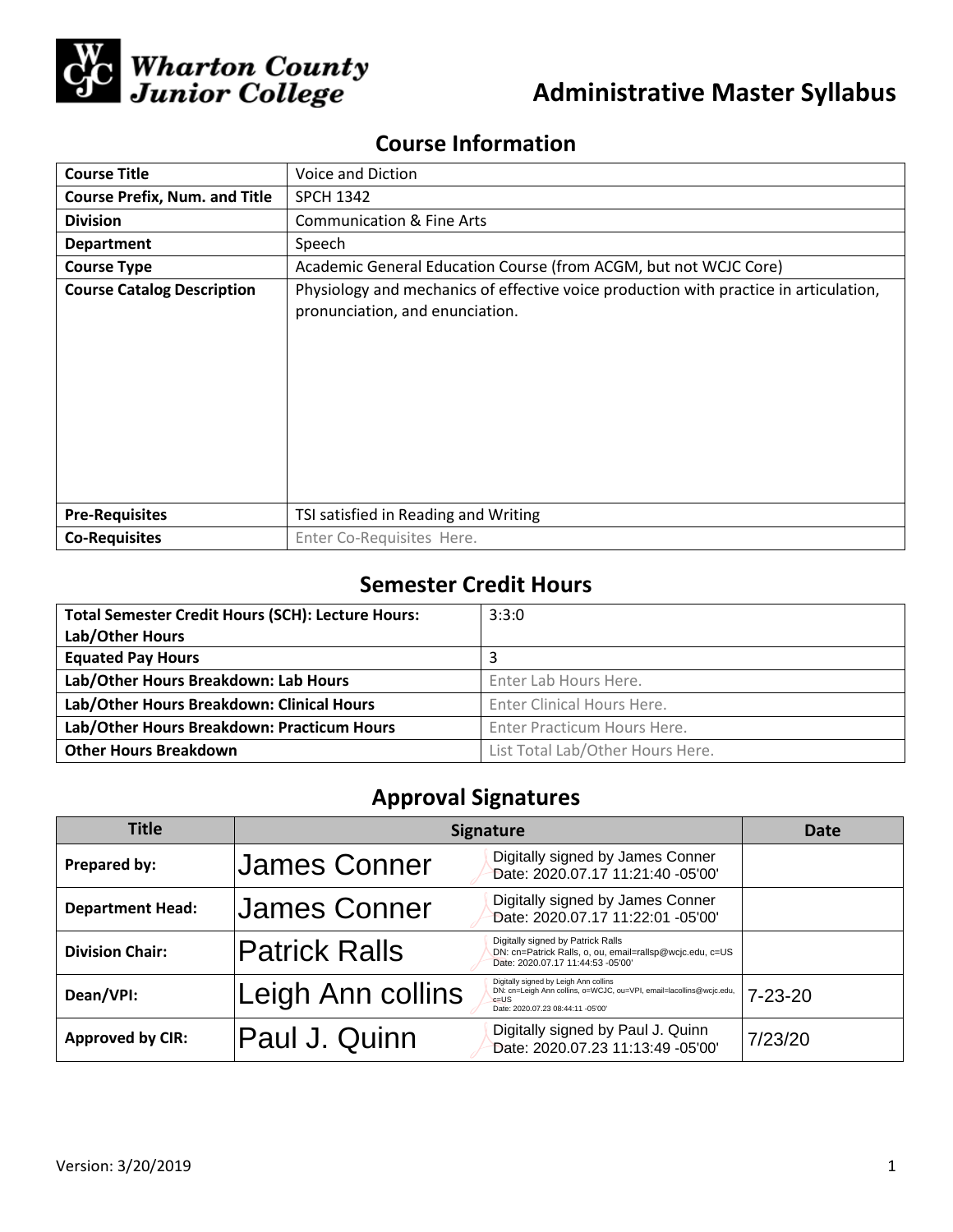## **Additional Course Information**

**Topical Outline:** Each offering of this course must include the following topics (be sure to include information regarding lab, practicum, and clinical or other non-lecture instruction).

Relaxation and breathing techniques Correct Pronunciation Mastery of the International Phonetic Alphabet Oral interpretation Projection, resonance, and dialect training

### **Course Learning Outcomes:**

#### **Learning Outcomes – Upon successful completion of this course, students will:**

- 1. Demonstration of proper vocal technique, projection, voice strength, and voice development
- 2. Identification of the major bodily organs and muscle groups associated with the voice and vocal support
- 3. Utilization of the International Phonetic Alphabet
- 4. Comprehension of the differences in various dialects
- 5. Successful demonstration of oral interpretation characterizations

#### **Methods of Assessment:**

- 1. Graded instructor observation
- 2. Graded classroom exercises, quizzes, and exams
- 3. Graded in class exercises and final exam
- 4. Quizzes and exams
- 5. Graded Oral performance.

### **Required text(s), optional text(s) and/or materials to be supplied by the student:**

Kenneth Crannel,. VOICE AND ARTICULATION. Latest edition

### **Suggested Course Maximum:**

20

## **List any specific or physical requirements beyond a typical classroom required to teach the**

#### **course.**

Smart classroom with podium

**Course Requirements/Grading System:** Describe any course specific requirements such as research papers or reading assignments and the generalized grading format for the course.

Quizzes and Exams (25%) In class oral exercises (25%) Oral Interpretation performance (25%) Final exam (25%) A (90-100); B (80-89); C (70-79); D (60-69); F (Below 60)

### **Curriculum Checklist:**

☒**Administrative General Education Course** (from ACGM, but not in WCJC Core) – No additional documents needed.

☐**Administrative WCJC Core Course**. Attach the Core Curriculum Review Forms

☐Critical Thinking